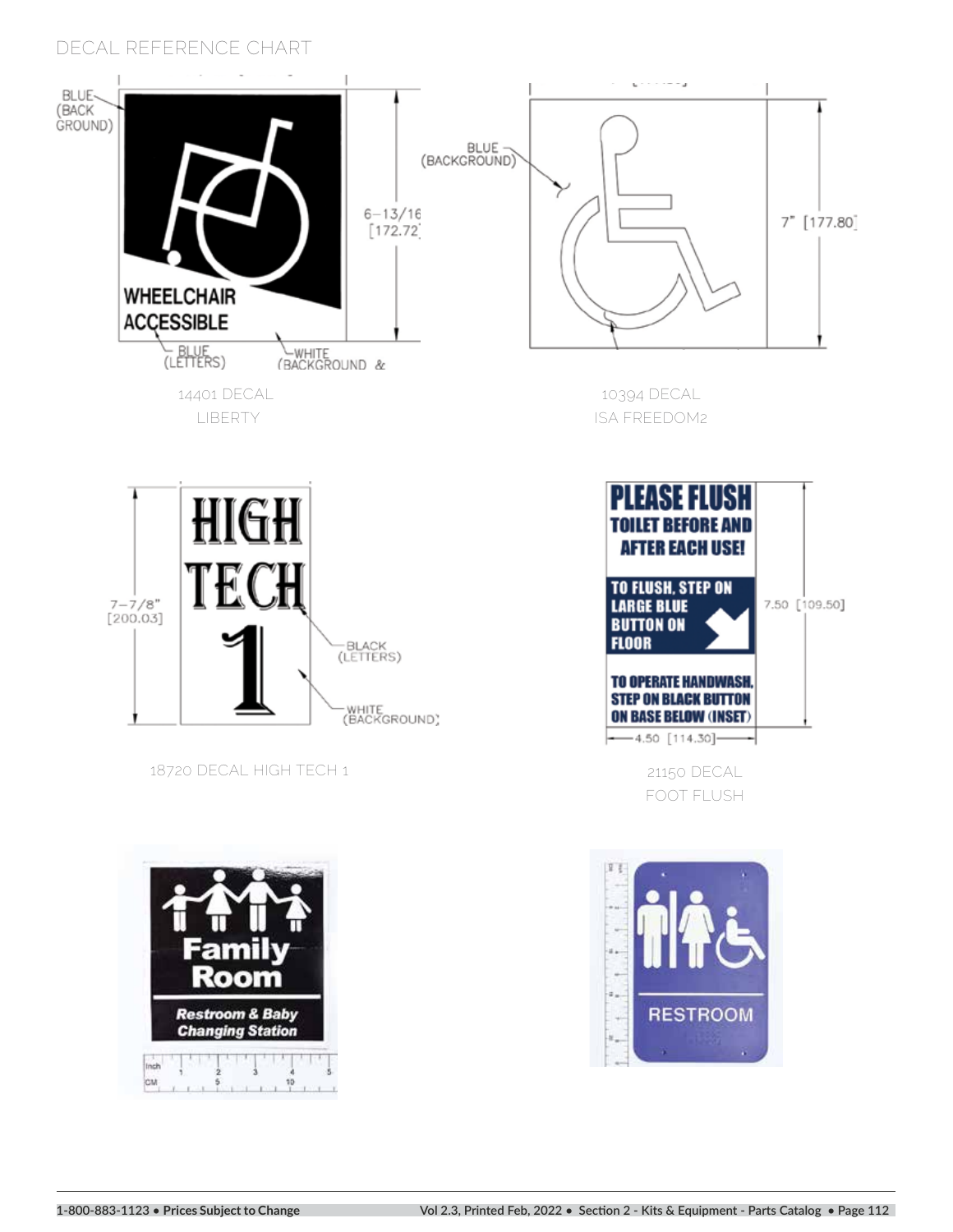

 **DECAL MEN**





**MX3 TRS-HT GENDER**

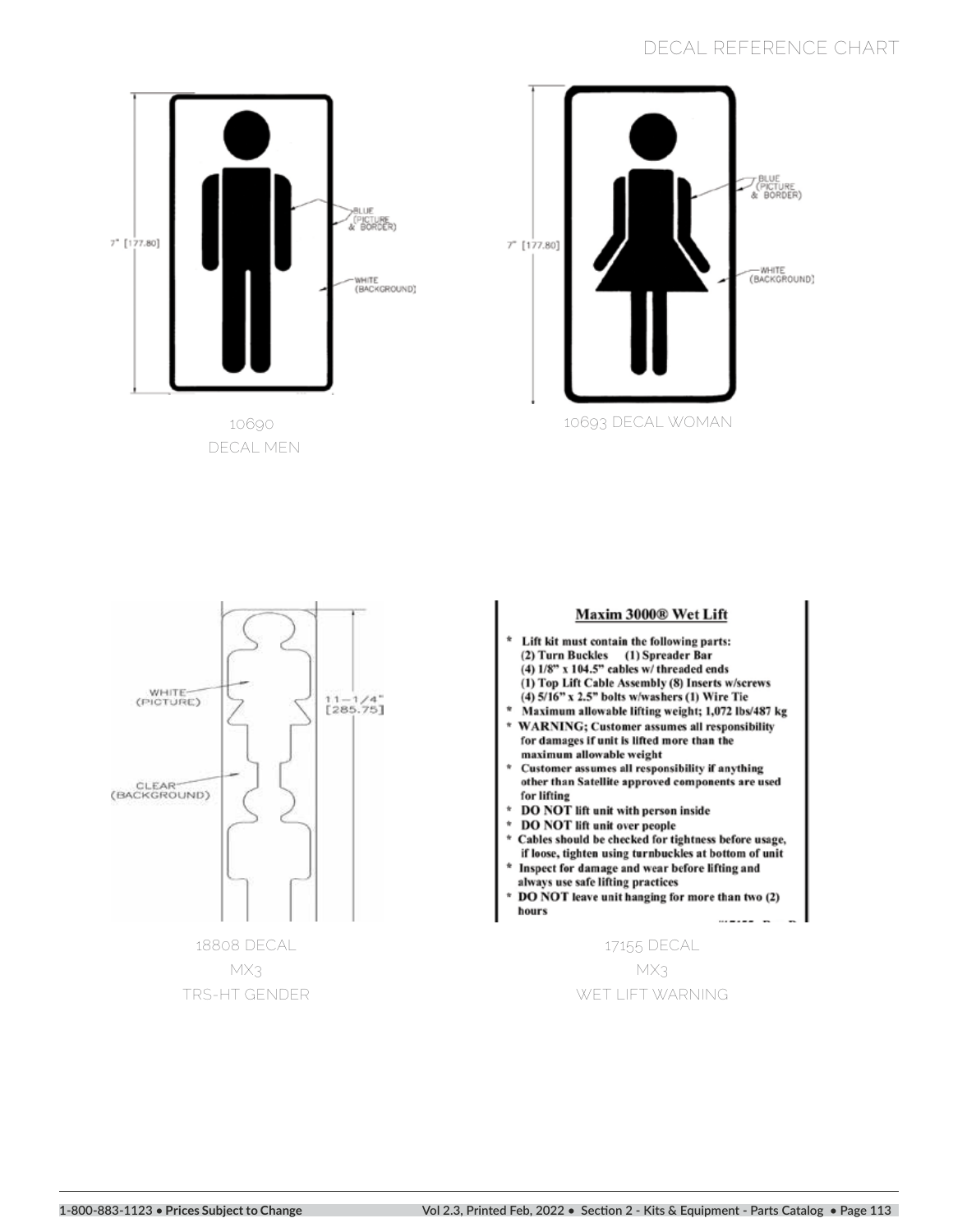

**MX2 WET LIFT** 



 **HANDWASH INSTRUCTIONS** 

**DO NOT DRINK**



**19308 DECAL 4 ROLL TP DISPENSER**



**1124-699 DECAL DO NOT DRINK**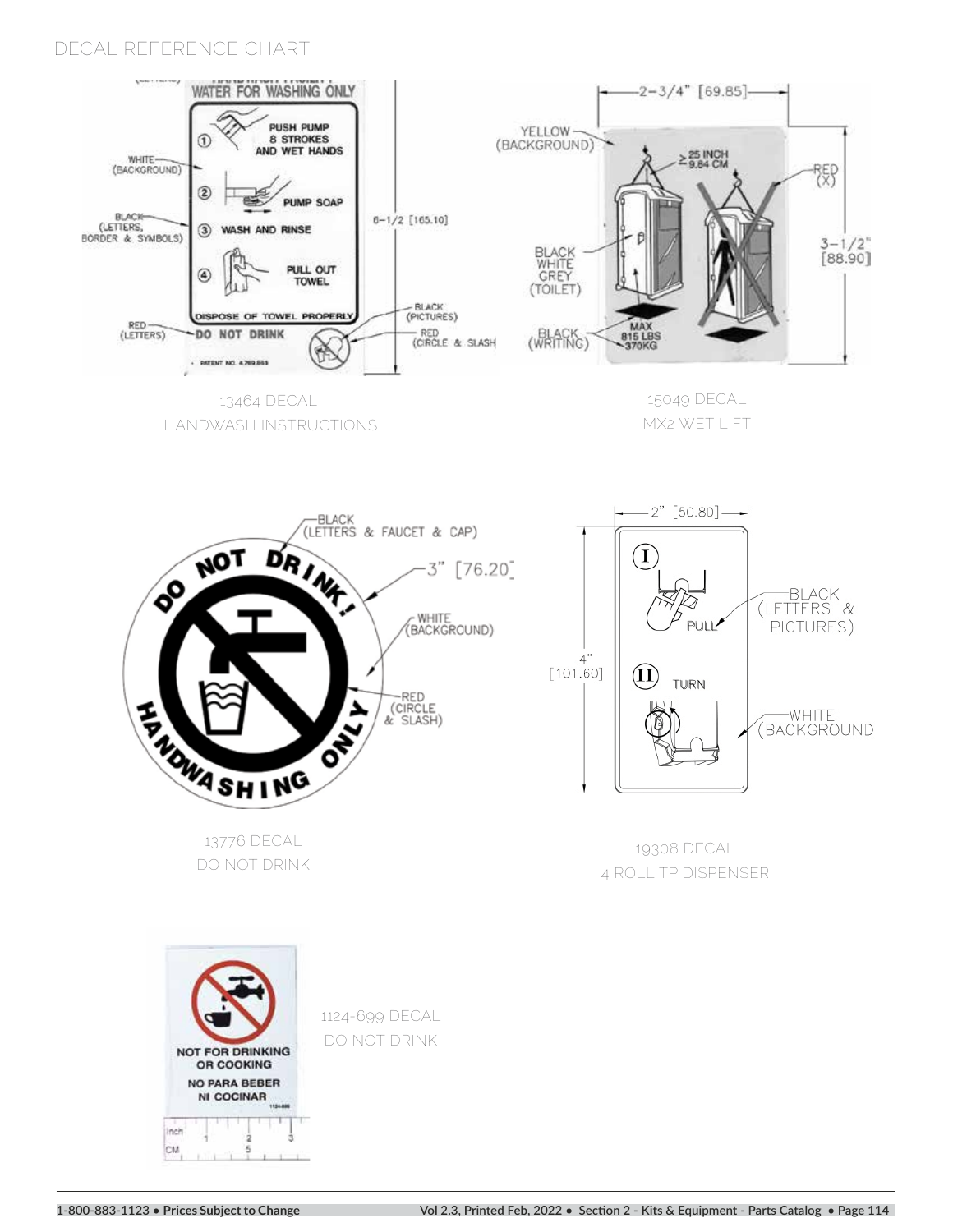